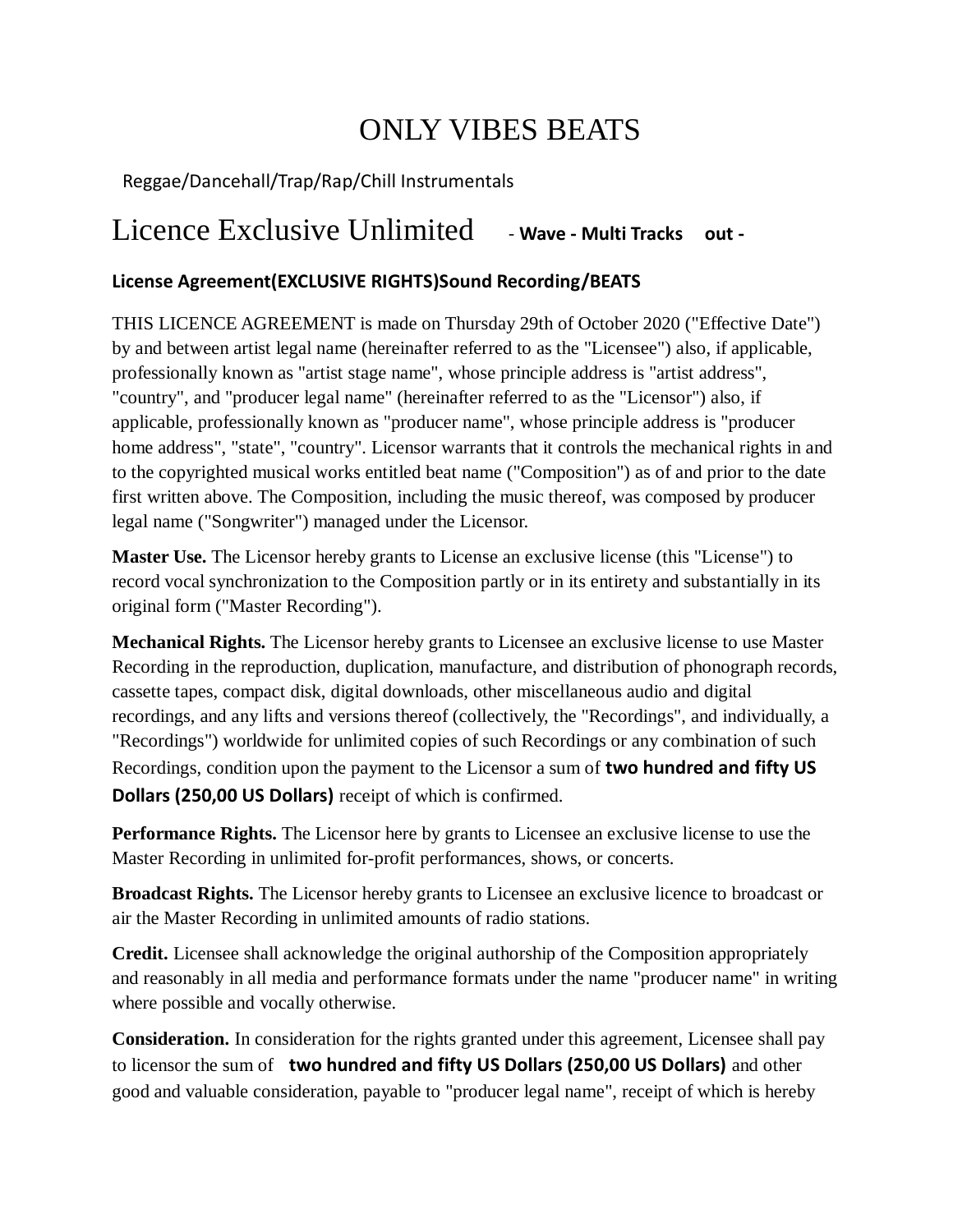acknowledged. If the Licensee fails to account to the Licensor, timely complete the payments provided for hereunder, or perform its other obligations hereunder, including having insufficient bank balance, the licensor shall have the right to terminate License upon written notice to the Licensee. Such termination shall render the recording, manufacture and/or distribution of Recordings for which monies have not been paid subject to and actionable infringements under applicable law, including, without limitation, the United States Copyright Act, as amended.

**Delivery.** The Composition shall be delivered via email to an email address that Licensee provided when making their payment to Licensor. Licensee shall receive an email containing an attachment or link from which they can download the Composition.

**Indemnification.** Accordingly, Licensee agrees to indemnify and hold Licensor harmless from and against any and all claims, losses, damages, costs, expenses, including, without limitation, reasonable attorney's fees, arising of or resulting from a claimed breach of any of Licensee's representations, warranties or agreements hereunder.

**Audio Samples.** 3rd party sample clearance is the responsibility of the Licensee.

**Miscellaneous.** This license is non-transferable and is limited to the Composition specified above, constitutes the entire agreement between the Licensor and the Licensee relating to the Composition, and shall be binding upon both the Licensor and the Licensee and their respective successors, assigns, and legal representatives.

**Governing Law.** This License is governed by and shall be construed under the law of the State of state, United States of America, without regard to the conflicts of laws principles thereof.

#### **Publishing.**

artist legal name, owns 50% of publishing rights.producer legal name, owns 50% of publishing rights.

Finished audio recording by Licensee of audio release can distribute to music supervisors for consideration of synchronization licensing. Only the recording artist or recording company can monetize with this license. This is not a synchronization license for music supervisors of the TV, Film and Video game industry.

THE PARTIES HAVE DULY EXECUTED THIS AGREEMENT on the date first written above.

Licensor:

producer legal name - ProducerAuthorized Signing Officer

Licensee:

 $Date:$   $20$ 

artist legal name - ArtistAuthorized Signing Officer